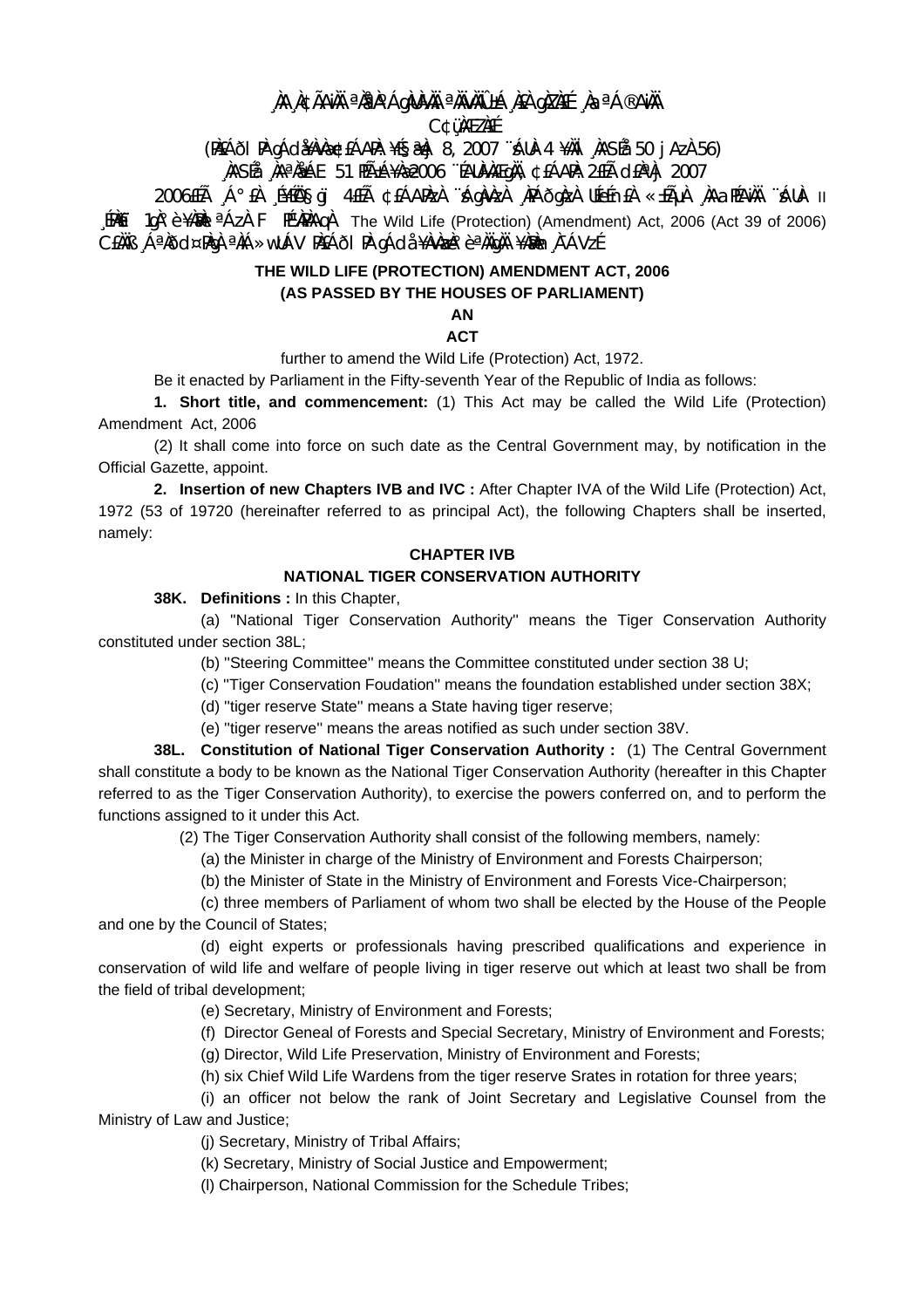(m) Chairperson, National Commission for the Scheduled Castes;

(n) Secretary, Ministry of Panchayati Raj;

 (o) Inspector-General of Forests or an officer of the equivalent rank having at least ten years experience in a tiger reserve or wild life management, who shall be the Member-Secretary.

to be notified by the Central Government, in the Official Gazette.

 (3) It is hereby declared that the office of Member of the Tiger Conservation Authority shall not disqualify its holder for being chosen as, or for being, a member of either House of Parliament.

**38M. Term of office and conditions of service of members :** (1) A member nominated under clause (d) of sub-section (2) of section 38L shall hold office for such period not exceeding three years:

 Provided that a member may, by writing under his hand addressed to the Central Government, resign from his office.

 (2) The Central Government shall remove a member referred to in clause (d) of sub-section (2) of section 38L., from office if he

(a) is, or at any time has been, adjudicated as insolvent;

 (b) has been convicted of an offence which, in the opinion of the Central Government, involves moral turpitude;

(c) is of unsound mind stands so declared by a competent court;

(d) refuses to act or becomes incapable of acting;

 (e) is without obtaining leave of absence from the Tiger Conservation Authority, absent from three consecutive meetings of the said Authority ; or

 (f) has, in the opinion of the Central Government, so abused his position as to render his continuation in office detrimental to the public interest:

 Provided that no member shall be removed under this sub-section unless he has been given a reasonble opporunity of being heard in the matter.

 (3) Any vacancy in the office of a member shall be filled by fresh appointment and such member shall continue for the remainder of the term of the member in whose place he is appointed.

 (4) The salaries and allowances and other conditions of appointment of the members of the Tiger Conservation Authority shall be such as may be prescribed.

 (5) No act or proceeding of the Tiger Conservation Authority shall be questioned or shall be invalid on the ground merely of the existence of any vacancy or defect in the constitution of the Tiger Conservation Authority.

**38N. Officers and employees of Tiger Conservation Authority :** (1) The Tiger Conservation Authority may, with the previous sanction of the Central Government, appoint such other officers and employees as it considers necessary for the efficient discharge of its functions under this Act:

 Provided that the officers and employees holding office under the Directorate of Project Tiger and dealing with Project Tiger immediately before the date of constitution of the Tiger Conservation Authority shall continue to hold office in the said Authority by the same tenure and upon the same terms and conditions of service or until the expiry of the period of six months from that date if such employee opts not to be the employee of that Authority.

 (2) The terms and conditions of service of the officers and other employees of the Tiger Conservation Authority shall be such as may be prescribed.

**38O. Powers and functions of Tiger Conservation Authority :** (1) The Tiger Conservation Authority shall have the following powers and perform the following functions, namely:

 (a) to approve the Tiger Conservation Plan prepared by the State Government under subsection (3) of section 38V of this Act;

 (b) evaluate and assess various aspects of sustainable ecology and disallow any ecolically unsustainable land use such as, mining, industry and other projects within the tiger reserves;

 (c) lay down normative standards for tourism activities and guidelines for project tiger from time to time for tiger conservation in the buffer and core area of tiger reserves and ensure their due compliance;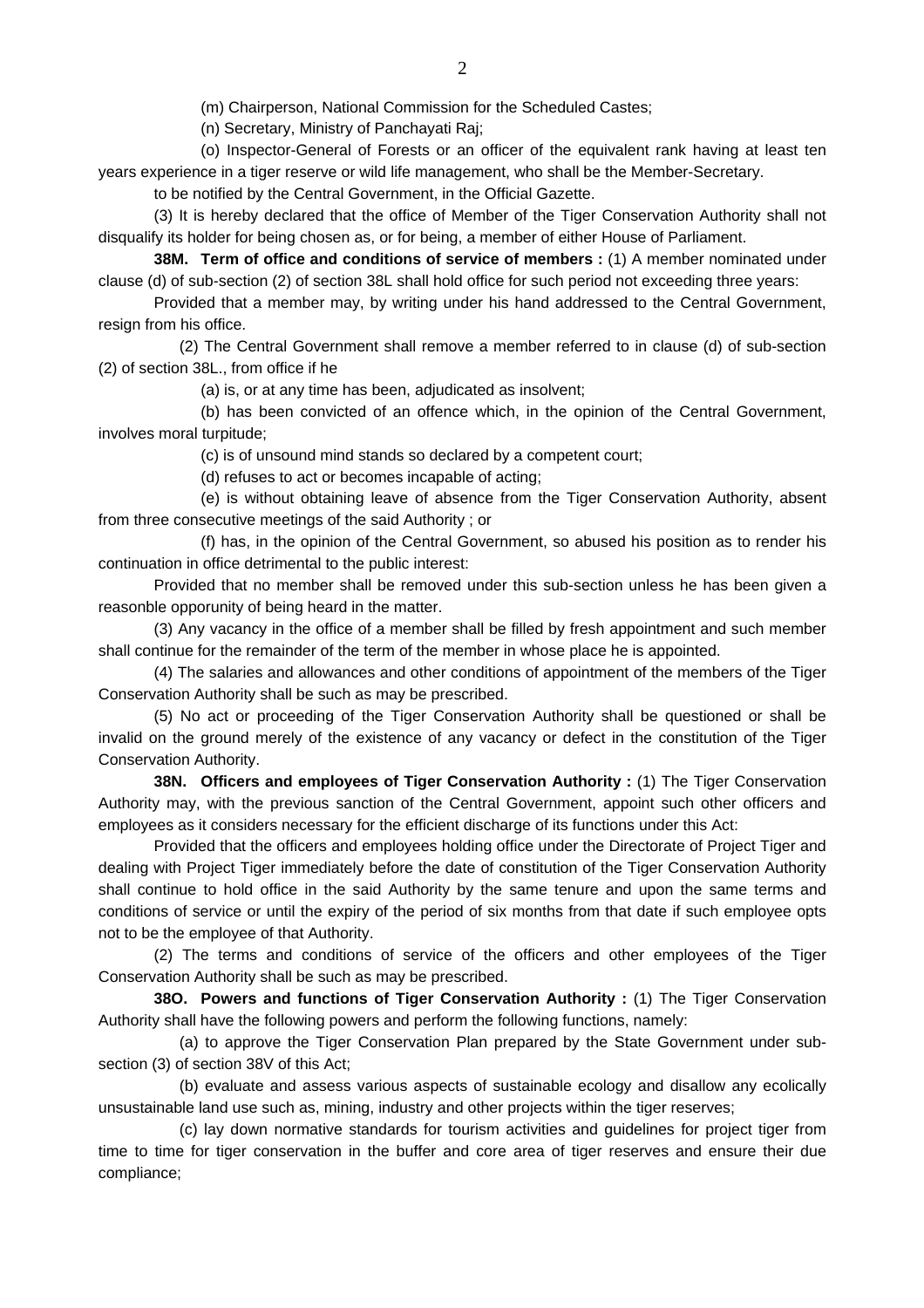(d) provided for management focus and measures for addressing conflicts of men and wild animals and to emphasised on co-existence forest areas outside the National Parks, sanctuaries or tiger reserve, in the working plan code;

 (e) provide information on protection measures including future conservation plan, estimation of population of tiger and its natural prey species, status of habitats, disease surveillance, mortality survey, patrolling, reports on untoward happenings and such other management aspects as it may deem fit including future plan conservation;

 (f) approve, co-ordinate research and monitoring on tiger, co-predators, prey, habitat, related ecological and socio-economic parameters and their evaluation;

 (g) ensure that the tiger reserves and areas linking one protected area or tiger reserve with another protected area or tiger reserve are not diverted for ecologically unsustinable uses, except in public interest and with the approval of the National Board for Wild Life and on the advice of the Tiger Conservation Authority;

 (h) facilitate and support the tiger reserve management in the State for biodiversity conservation initives through eco-development and people's participation as per approved management plans and to support similar initiatives in adjoining areas consistent with the Central and State laws;

 (i) ensure critical support including scientific, information technology and legal support for better implementation of the tiger conservation plan;

 (j) facilitate ongoing capacity building programme for skill development of officers and staff of tiger reserves; and

 (k) perform such other functions as may be necessary to carry out the purposes of this Act with regard to conservation of tigers and their habitat.

 (2) The Tiger Conservation Authority may, in the exercise of its powers and performance of its functions under this Chapter, issue directions in writing to any person, officer or authority for the protection of tiger or tiger reserves and such person, officer or authority shall be bound to comply with the directions;

 Provided that no such direction shall interfere with or affect the rights of local people particularly the Scheduled Tribes.

**38P. Procedure to be regulated by Tiger Conservation Authority :** (1) The Tiger Conservation Authority shall meet at such time and at such place as the Chairperson may think fit.

 (2) The Chairperson or in his absence the Vice-Chairperson shall preside over the mettings of the Tiger Conservation Authority.

(3) The Tiger Conservation Authority shall regulate its own procedure.

 (4) All orders and decisions of the Tiger Conservation Authority shall be authenticated by the Member-Secretary or any other officer of the said Authority duly authorised by the Member-Secretary in this behalf.

**38Q. Grants and loans to Tiger Conservation Authority and constitution of Fund :** (1) The Central Government may, after due appropriation made by Parliament by law in this behalf, make to the Tiger Conservation Authority grants and loans of such sums of money as that Government may consider necessary.

 (2) There shall be constituted a Fund to be called the Tiger Conservation Authority Fund and there shall be credited thereto

(i) any grants and loans made to the Tiger Conservation Authority by the Central Government;

(ii) all fees and charges received by the Tiger Conservatio Authority under this ACct; and

 (iii) all sums received by the Authority from such other sources as may be decided upon by the Central Government.

 (3) The Fund referred to in sub-section (2) shall be applied for meeting salary, allowances and other remuneration of the members, officers and other employees of the Tiger Conservation Authority and the expenses of the Tiger Conservation Authority incurred in the discharge of its functions under this Chapter.

**38R. Accounts and audit of Tiger Conservation Authority :** (1) The Tiger Conservation Authority shall maintain proper accounts and other relevant records and prepare an annual statement of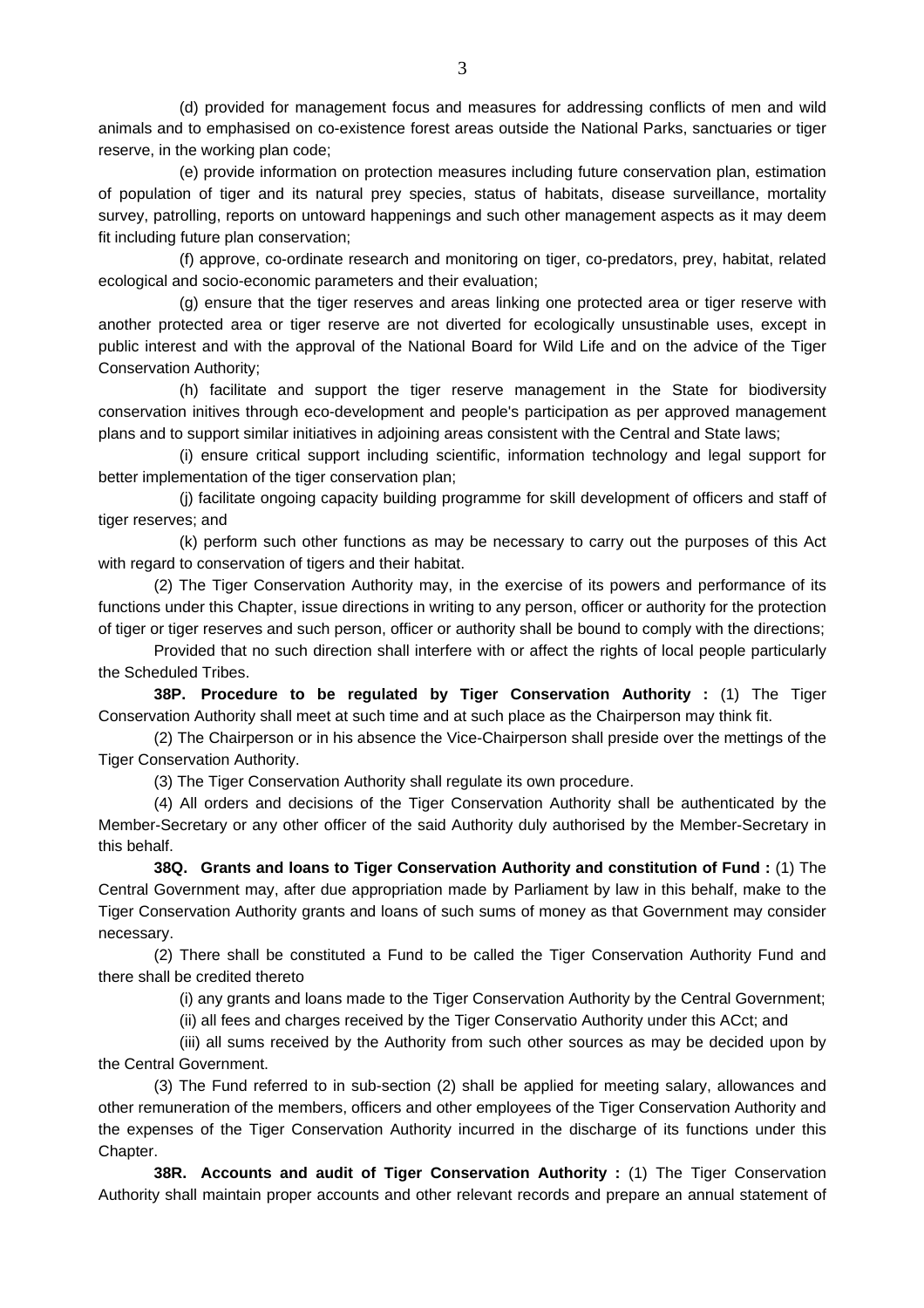accounts in such form as may be prescribed by the Central Government in consultation with the Comptroller and Auditor-General of India.

 (2) The accounts of the Tiger Conservation Authority shall be audited by the Comptroller and Auditor-General of India at such intervals as may be specified by him and any expenditure incurred in connection with such audit shall be payable by the Tiger Conservation Authority to the Comptroller and Auditor-General of India.

 (3) The Comptroller and Auditor-Geneal of India and any other person appointed by him in connection with the audit of the accounts of the Tiger Conservation Authority shall have the same rights and privileges and authority in connection with such audit as the Comptroller and Auditor-General generally has in connection with the audit of the Government accounts and, in particlur, shall have the right to demand the production of books, accounts, connected vouchers and other documents and papers and to inspect the office of the Tiger Conservation Authority.

 (4) The accounts of the Tiger Conservation Authority as certified by the Comptroller and Auditor-General of India or any other person appointed by him in this behalf together with the audit report thereon, shall be forwarded annually to the Central Government by the Tiger Conservation Authority.

**38S. Annual report of Tiger Conservation Authority :** The Tiger Conservation Authority shall prepare in such form and at such time, for each financial year, as may be prescribed, its annual report, giving a full account of its activities during the previous financial year and forward a copy thereof to the Central Government.

**38T. Annual report and audit report to be laid before Parliament :** The Central Government shall cause the annual report together with a memorandum of action taken on the recommendations contained therein, in so far as they relate to the Central Government, and the reasons for the nonacceptance, if any of any of such recommendations, and the audit report to be laid, as soon as may be after the reports are received, before each House of Parliament.

**38U. Constitution of Steering Committee :** (1) The State Government may constitute a Steering Committee for ensuring co-ordination, monitoring, protection and conservation of tiger, copredators and prey animals within the tiger range States.

(2) The Steering Committee shall consists of

(a) the Chief Minister-Chairperson;

(b) the Minister in charge of Wild Life -Vice Chairperson;

 (c)such number of official members not exceeding five including at least two Field Directors of tiger reserve of Director of National Park and one from the State Government's Departments dealing with tribal affairs;

 (d) three experts or professionals having qualifications and experience in conservation of wild life of which at leat one shall be shall be from the field of tribal development;

(e) two members from the State's Tribal Advisory Council;

 (f) one representative each from State Government's Departments dealing with Panchayati Raj and Social Justice and Empowerment;

(g) Chief Wild Life Warden of the State shall be the Member-Secretary, ex officio,

to be notified by the State Government, in the Official Gazette.

**38V. Tiger Conservation Plan :** (1) The State Government shall, on the recommendation of the Tiger Conservation Authority , Notify an area as a tiger reserve.

 (2) The provisions of sub-section (2) of section 18, sub-sections (2), (3) and (4) of section 27, section 30, 32 and clauses (b) and (c) of section 33 of this Act shall, as far as may be, apply in relation to a tiger reserve as they apply in relation to a sanctuary.

 (3) The State Government shall prepare a Tiger Conservation Plan including staff development and deployment plan for the proper management of each area referred to in sub-section (1), so as to ensure

 (a) protection of tiger reserve and providing site specific habitat inputs for a viable population of tigers, co-predators and prey animals without distorting the natural prey-predator ecological cycle in the habitat;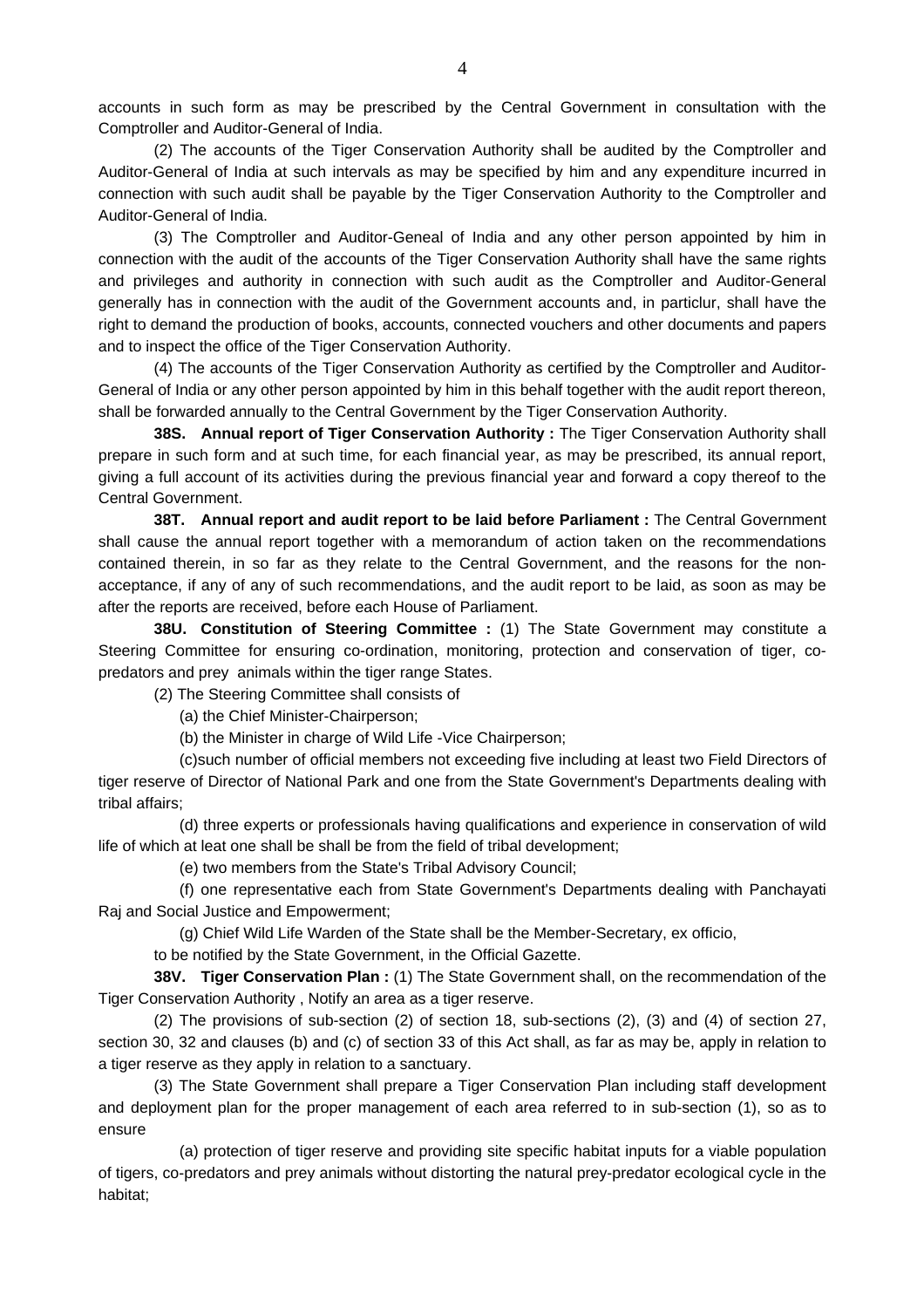(b) ecologically compatible land uses in the tiger reserves and areas linking one protected area or tiger reserve with another for adderssing the livelihood concerns of local people, so as to provide dispersal habitats and corridor for spill over population of wild animals from the designated core ares of tiger reserves or from tiger breeding habitate within other protected areas;

 (c) the forestry operations of regular forest divisions and those adjoining tiger reserves are not incompatible with the needs of tiger conservation.

 (4) Subject to the provisions contained in this Act, the State Government shall, while preparing a Tiger Conservation Plan, ensure the agricultural, livelihood, developmental and other interests of the people living in tiger bearing forests or a tiger reserve.

**Explanation :** For the purposes of this section, the expression "tiger reserve" includes

 (i) core or critical tiger habitat areas of National Parks and sanctuaries, where it has been established, on the basis of scientific and objective criteria, that such areas are required to be kept as inviolate for the purposes of tiger conservation, without affecting the rights of the Scheduled Tribes or such other forest dwellers, and notified as such by the State Government in consultation with an Expert Committee constituted for the purpose;

 (ii) buffer or peripheral area consisting of the area perpheral to critical tiger habitat or core area, identified and established in accordance with the provisions contained in Explanation (i) above, where a lesser degree of habitat protection is required to ensure the integrity of the critical tiger habitat with adequate dispersal for tiger species, and which aim at promoting co-existence between wildlife and human activity with due recognition of the livelihood, developmental, social and cultural rights of the local people, wherein the limits of such areas are determined on the basis of scientific and objective criteria in consultation with the concerned Gram Sabha and an Expert Committee constituted for the purpose.

 (5) Save as for voluntary relocation on mutually agreed terms and conditions, provided that such terms and conditions satisfy the requirements laid down in this sub-section, no Scheduled Tribes or other forest dwellers shall be resettled or have their rights adversely affected for the purpose of creating inviolate areas for tiger conservation unless

 (i) the process of recognition and determination of rights and acquistion of land or forest rights of the Scheduled Tribes and such other forest dwelling person is complete;

 (ii) the concerned agencies of the State Government, in exercise of their powers under this Act, establishes with the consebt of the Scheduled Tribes and such other forest dwellers in the area, and in consultation with an ecological and social scientist familiar with the area, that the activities of the Scheduled Tribes and other forest dwellers or the impact of their presence upon wild animals is sufficient to cause irreversible damage and shall threaten the existence of tigers and their habitat;

 (iii) the State Government, after obtaining the consent of the Scheduled Tribes and other forest dwellers inhabiting the area, and in consultation with an independent ecological and social scientist familiar with the area, has come to a conclusion that other reasonable options of co-existence, are not available.

 (iv) resettlement or alternative package has been prepared providing for livelihood for the affected individuals and communities and fulfils the requirements given in the National Relief and Rehabilitation Policy;

 (v) the informed consent of the Gram Sabha concerned, and of the persons affected to the resettlement programme has been obtained; and

 (vi) the facilities and land allocation at the resettlement location are provided under the said programme, otherwise their existing rights shall not be interfered with.

**38W. Alteration and de-notification of tiger reserves :** (1) No alteration in the boundaries of a tiger reserve shall be made except on a recommendation of the Tiger Conservation Authority and the approval of the National Board for Wild Life.

 (2) No State Government shall de-notify a tiger reserve, except in public interest with the approval of the Tiger Conservation Authority and the National Board for Wild Life.

**38X. Establishment of Tiger Conservation Foundation :** (1) The State Government shall establish a Tiger Conservation Foundation for tiger reserves within the State in order to facilitate and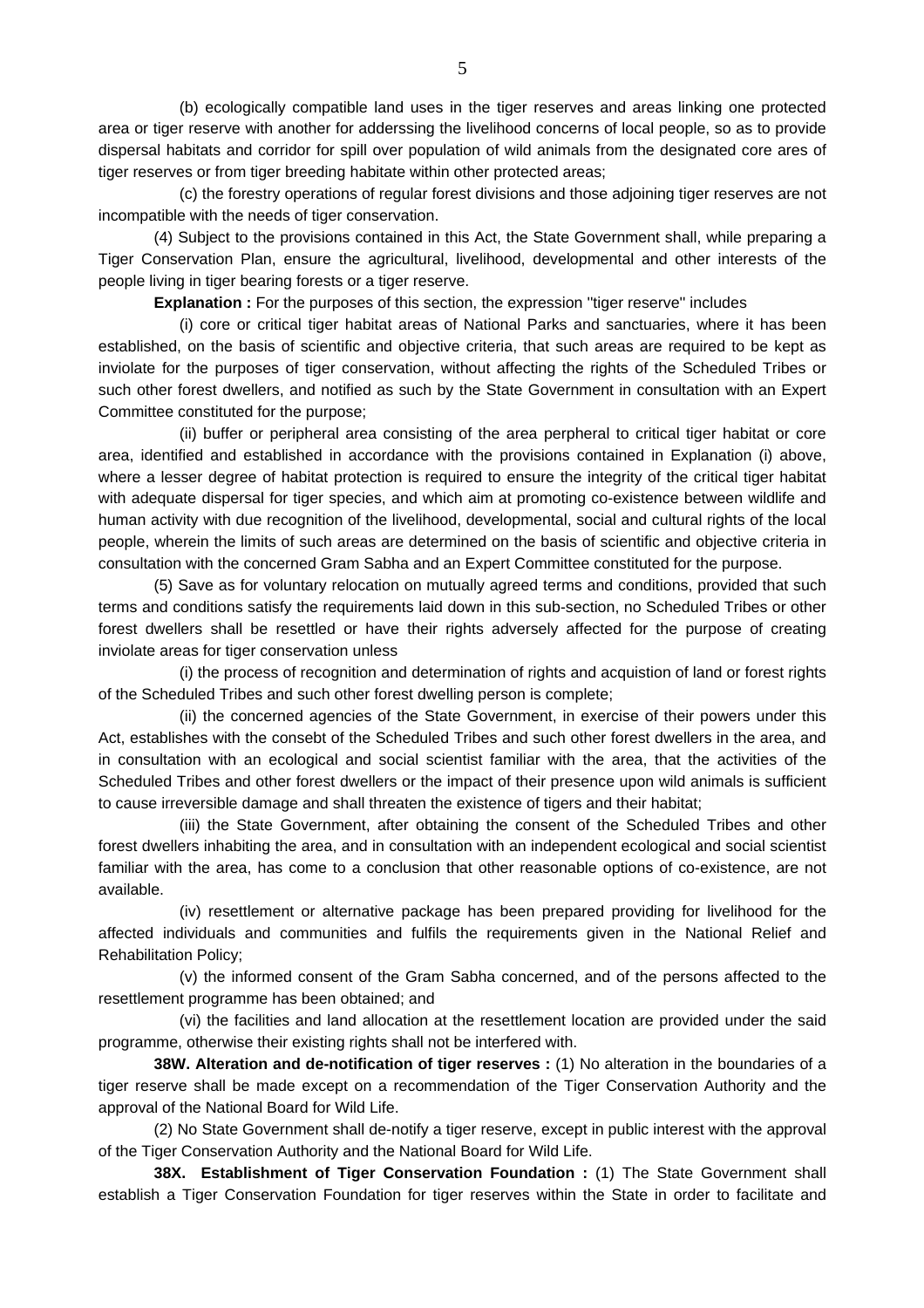support their management for conservation of tiger and biodiversity and, to take initiatives in ecodevelopment by involvement of people in such development process.

(2) The Tiger Conservation Foundation shall, inter alia, have the following objectives:

(a) to facilitate ecological, economic, social and cultural development in the tiger reserves;

 (b) to promote eco-tourism with the involvement of local stake- holder communities and provide support to safeguard the natural environment in the tiger reserves;

 (c) to facilitate the creation of, and or maintenance of such assets as may be necessary for fulfilling the above said objectives;

 (d) to solicit technical, financial, social,. legal and other support required for theactivities of the Foundation for achieving the above said objectives;

 (e) to augment and mobilise financial resources including recycling of entry and such other fees received in a tiger reserve, to foster stake-holder development and eco-tourism;

(f) to support research, environmental education and training in the above related fields.

#### **CHAPTER IVC**

#### **TIGER AND OTHER ENDANGERED SPECIES CRIME CONTROL BUREAU**

 **38Y. Constitution of Tiger and other Endangered Species Crime Control Bureau :** The Central Government may, for the purposes of this Act,. by order published in the Official Gazette, constitute a Tiger and other Endangered Species Cime Control Bureau to be known as the Wildlife Crime Control Bureau consisting of

(a) the Director of Wildlife Preservation-Director ex-officio;

(b) the Inspector-General of Police-Additional Director;

(c) the Deputy Inspector-General of Police-Joint Director;

(d) the Deputy Inspector-General of Forest-Joint Director;

(e) the Additional Commissioner (Customs and Central Excise)-Joint Director; and

 (f) such other officers as may be appointed from amongst the officers covered under sections 3 and 4 of this Act.

**38Z. Powers and functions of the Wildlife Crime Control Bureau :** (1) Subject to the provisions of this Act, the Wildlife Crime Control Bureau shall take measures with respect to

 (i) collect and collate intelligence related to oranized wildlife crime activities and to disseminate the same to State and other enforcement agencies for immediate action so as to apprehend the criminals and to establish a centralised wildlife crime data bank;

 (ii) co-ordination of actions by various officers, State Governments and other authorities in connection with the enforcement of the provisions of this Act, either directly or through regional and border units set up by Bureau;

 (iii) implementation of obligations under the various international Conventions and protocols that are in force at present or which may be ratified or acceded to by India in future;

 (iv) assistance to concerned authorities in foreign countries and concerned international oranisations to facilitate co-ordination and universal action for wildlife crime control;

 (v) develop infrastructure and capacity building for scientific and professional investigation into wildlife crimes and assist State Governments to ensure success in prosecutions related to wildlife crimes;

 (vi) advice the Government of India on issues relating to wildlife crimes having national and international remifications, and suggest changes required in relevant policy and laws from time to time.

(2) The Wildlife Crime Control Bureau shall exercise-

 (i) such powers as may be delegated to it under sub-section (1) of section 5, sub-sections (1) and (8) of section 50 and section 55 of this Act; and

(ii) such other powers as may be prescribed''.

**3. Amendment of section 51 :** In section 51 of the principal Act, after sub-section (1B), the following sub-sections shall be inserted, namely:

 ''(1C) Any person, who commits an offence in relation to the core area of tiger reserve or where the offence relate to hunting in the tiger reserve or altering the boundaries of the tiger reserve, such offence shall be punishable on first conviction with imprisonment for a term which shall not be less than